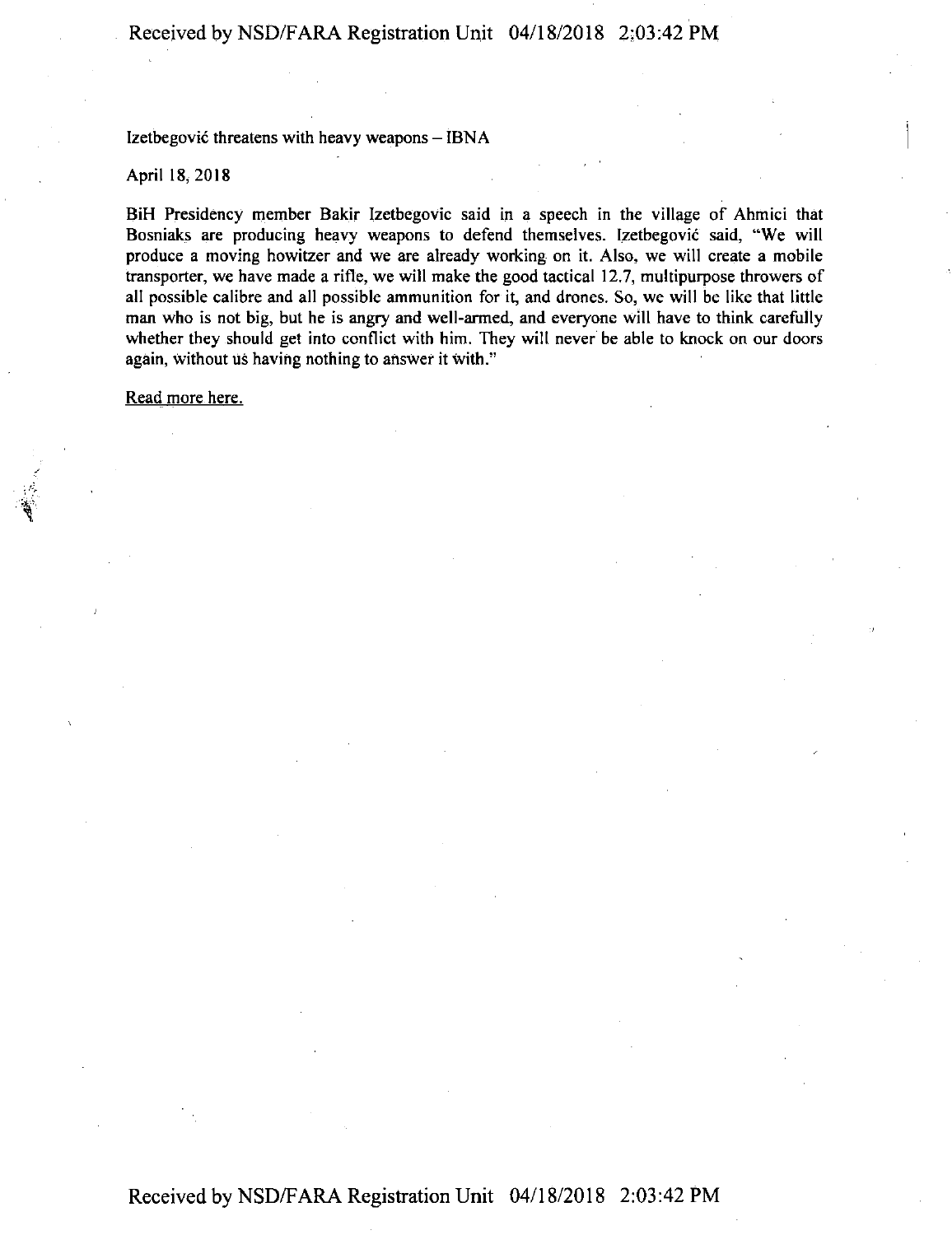Jagland: "Worrying signs" coming from Bosnia - N1

April 18, 2018

Council of Europe Secretary General Thorbjorn Jagland warned Tuesday that if BiH politicians do not soon agree on Election Law amendments, October's election may not be legitimate. Jagland said, "there are some worrying signs, in particular in Bosnia and Herzegovina, they are probably heading now for a new election, without having an amendment to the electoral law, which can safeguard representation from the so-called others and which could also reassure the Croat minority in the Federation."

Read more here.